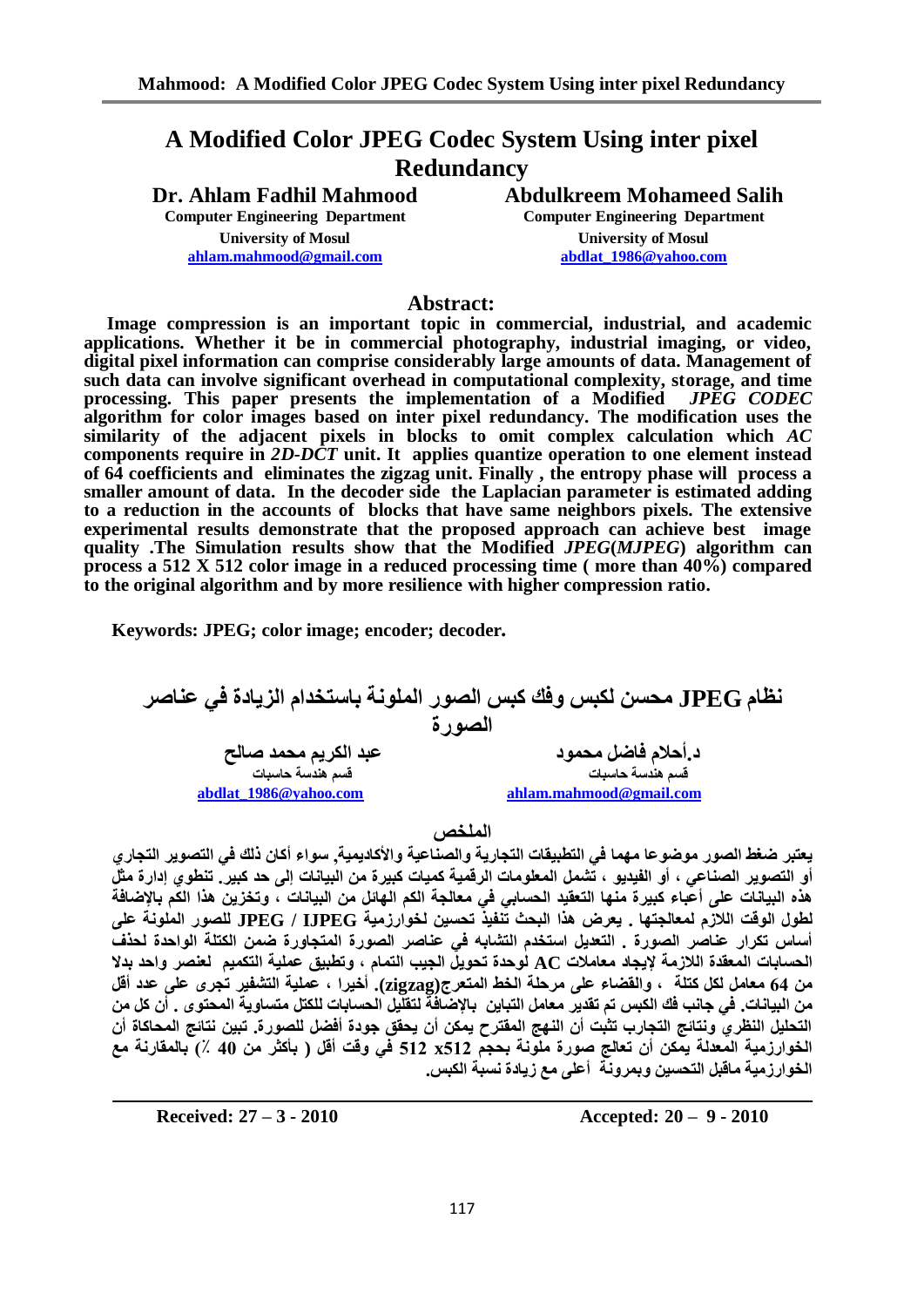# **1. Introduction**

 *JPEG* (Joint Photographic Expert Group) is a well-known method for compressing still image and has been adopted as the compression standard for still photographic images [1]. The *JPEG* standard is very complex and allows many operation modes [2, 3]. The baseline is the mode widely used in both software and hardware implementations of *JPEG* encoder and decoder [4-6]. The baseline mode will also used as reference for the modified *JPEG/MJPEG* algorithm proposed in this paper.

After many years of development, the *JPEG* image compression has gained widespread popularity for various industrial applications such as onboard digital camera storage and consumer digital imaging [7]. In this emerging trend, to improve that the JPEG compression performance plays an increasing important role due to many challenging research topics and potential applications. One category of recent research work has focused on the quantization table design [7], since the quantization table is one of the key factors influencing the performance of JPEG compression. The quantization table determines the compression ratio and decoded image quality simultaneously. Another category of approaches tries to optimize the reconstructed *AC DCT* coefficients during inverse quantization to improve the decoded image quality while maintaining the compression ratio [8]. H.Wang and S. Kwong proposed a practical variance based approach to estimate the Laplacian parameter λ from the quantized *DCT* coefficients in [9,10].

 The proposed algorithm aims to reduce the processing time by reducing the number of operations required for some blocks in image that have similarity property with it's pixels. The rest of this paper is organized as follows: Section 2&3 overviews respectively the conventional *JPEG* reconstruction method specified in the *JPEG* standard and presents the optimal reconstruction method to decode image . In Section 4, the Modified *CODEC* system based on similarity in adjacent pixels is discussed. Extensive experimental results are given in Section 5. They demonstrate that the proposed *MJPEG CODEC* can achieve almost the best decoded image quality improvement when compared with other approaches. Finally, Section 6 concludes the paper.

# **2.Baseline JPEG Encoder**

 The baseline JPEG process consists of four main stages, as shown in Fig. 1: color space conversion (typically from *RGB* to *YCbCr*), Two-Dimensional Discrete Cosine Transform (*2D-DCT*), Quantization, and Entropy Coding.



**Fig: 1 Baseline JPEG Encoder**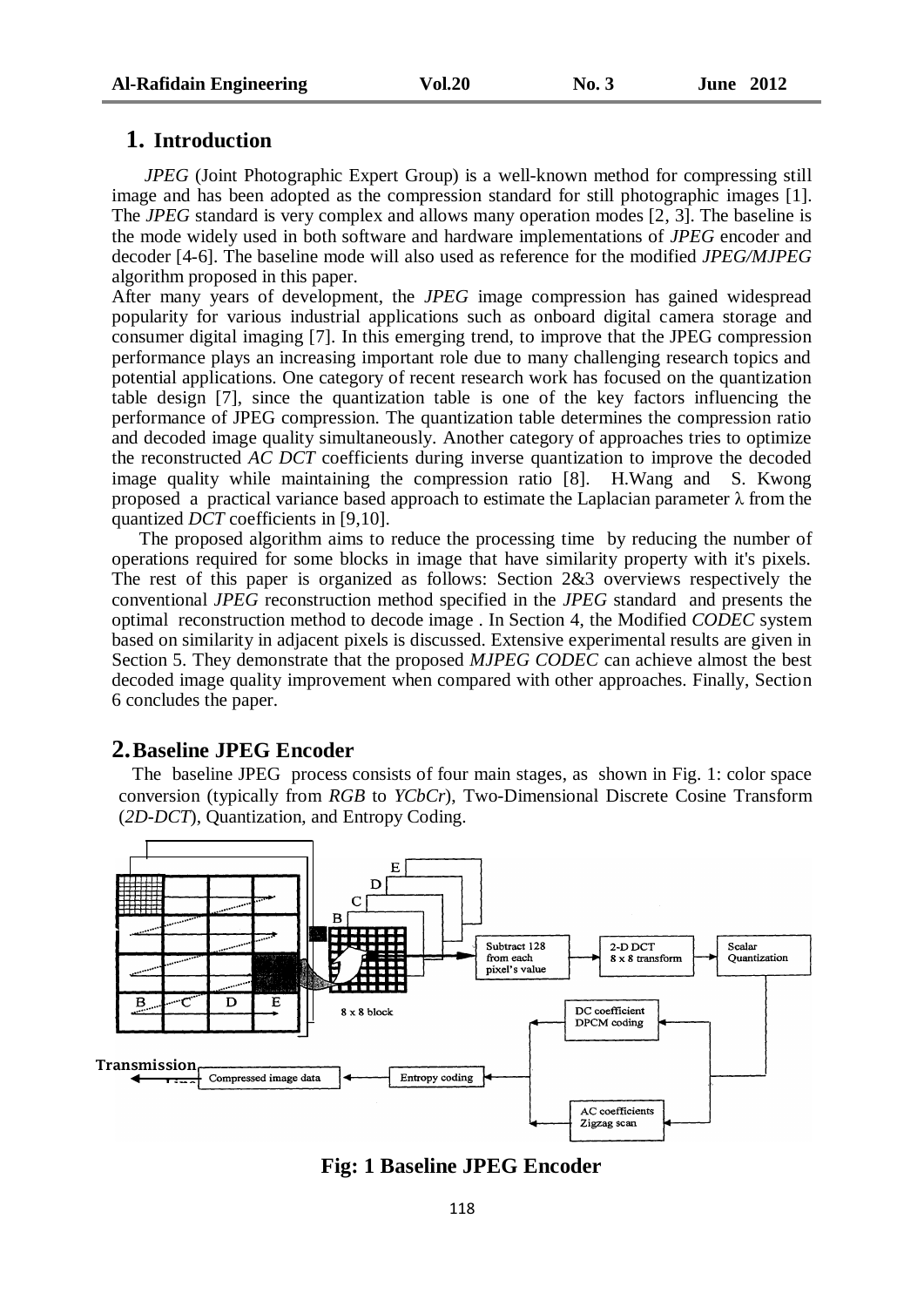#### **2.1 RGB Space to YCbCr Space**

The purpose of color conversion is to reflect the color sensitivity according to the characteristics of human eyes. The color space is converted from *RGB* to *YCbCr* in the *JPEG* encoder. Then, the important energies are concentrated on *Y* channel.

| $Y = 0.257R + 0.504 G + 0.098 B + 16$     | $\ldots$ (1)               |
|-------------------------------------------|----------------------------|
| $Cb = -0.148 R - 0.291 G + 0.439 B + 128$ | $\ldots \ldots \ldots (2)$ |
| $Cr = 0.439 R - 0.368 G - 0.071 B + 128$  | $\ldots \ldots$ (3)        |

#### **2.2 Encoder Level Shift:**

 This block reads the input samples from the *YCbCr* . The input to this block is 8-bit data. Each input sample is subtracted by 128. This block makes the values to Zero-centre and converts them from unsigned value to signed value. The level shifted output data is given to *DCT* block.

#### **2.3 The Two-Dimensional Discrete Cosine Transform**

 Discrete cosine transform (*DCT*) represents the image as the sum of sinusoids of varying magnitude and frequencies. The *DCT* calculation is fairly complex; in fact, this is the most costly step in *JPEG* compression. *DCT* is used to produce uncorrelated coefficients, allowing effective compression as each coefficient can be treated independently without putting affecting compression efficiency at risk. The human visual system dependents on spatial frequencies within the image. In fact, it is more sensitive to the lower frequencies than to the higher ones. Thus, any information that is not perceptible to the human visual system can be discarded keeping only important information. On its own, *DCT* is lossless.

 The image data is divided up into 8x8 blocks of pixels. JPEG assumes that each block of data input is 8x8 pixels, which are serially input in raster order. Similarly, each block is sequentially input in raster order. A *DCT* is applied to each 8x8 block. *DCT* converts the spatial image representation into a frequency map: the *DC* element (0,0) or "*DC*" term represents the average value in the block, while successive higher-order "*AC*" terms represent the amount of spectral power at each spatial frequency. The forward of Two Dimensional Discrete Cosine Transform (*2D-DCT*) of a block of 8 x 8 is defined by[2, 8]:-

$$
F(u, v) =
$$
\n
$$
\left(\frac{1}{\sqrt{MN}}\right)C(u) * C(v) * \sum_{m=0}^{M-1} \sum_{n=0}^{N-1} f(x, y) \cos\left(\frac{(2m+1)u\pi}{2N}\right) \cdot \cos\left(\frac{(2n+1)v\pi}{2M}\right)
$$
\nWhere  $C(0) = 2^{-1/2}$ ,  $C(k) = 1$  for  $k = 1, 2, ..., N-1$ .

 The *DCT* coefficients are organized into 64 quality layers: 1 *DC* layer followed by 63 *AC* layers. The resolution and quality of the reconstructed image is improved when more layers are decoded.

#### **2.4 Quantization and Zigzag:**

This block quantizes on the *DCT* coefficients and converts the 2-D array to 1-D samples. Besides performing quantization on *DCT* data, it writes them in zigzag order. Quantization involves dividing each of the *DCT* coefficients by the corresponding quantization table entry and rounds off to an integer value. In order to meet the purpose of quantization optimization, a kind of threshold can be used to vary with the location of each coefficient in the image. It is usually called step size. The process of combination of quantitative and threshold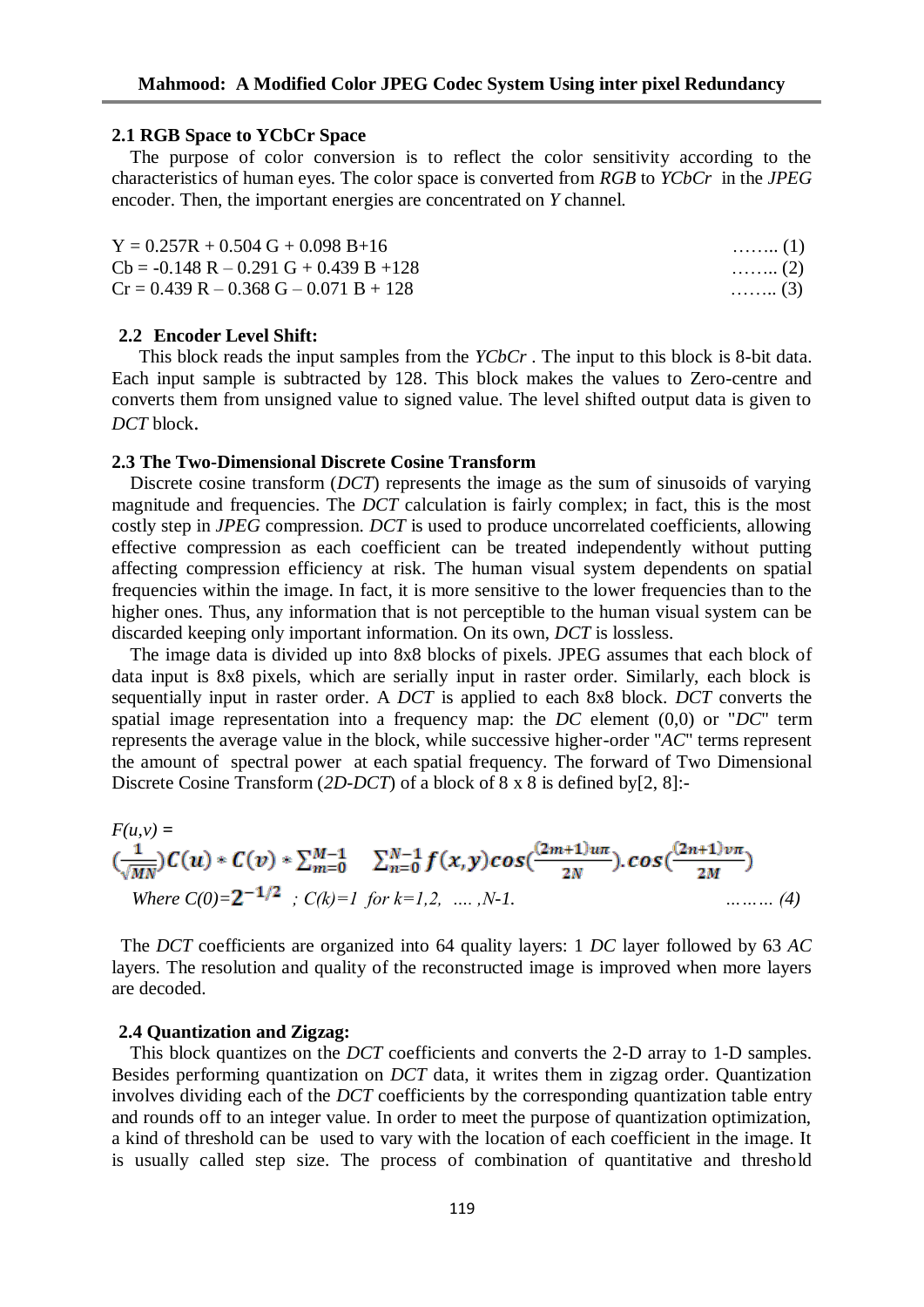…….. (6)

determines a step size according to each coefficient, and then the corresponding DCT coefficient is divided by the step size, and is rounded as well[8]:

$$
Q(u, v) = round \left[ \frac{F(u, v)}{M(u, v)} \right] \tag{5}
$$

 $F(u, v)$  is the *DCT* coefficient. M(u,v) is the step size corresponding to the  $F(u, v)$ . It is also called quantization matrix that is a kind of coefficient matrix optimized by Human Visual System(*HVS*). The luminance and chrominance table which are widely used in JPEG standard are as illustrated in Table 1:

| 16 | 11 | 10 | 16 | 24  | 40  | 51  | 61  |
|----|----|----|----|-----|-----|-----|-----|
| 12 | 12 | 14 | 19 | 26  | 58  | 60  | 55  |
| 14 | 13 | 16 | 24 | 40  | 57  | 69  | 56  |
| 14 | 17 | 22 | 29 | 51  | 87  | 80  | 62  |
| 18 | 22 | 37 | 56 | 68  | 109 | 103 | 77  |
| 24 | 36 | 55 | 64 | 81  | 104 | 113 | 92  |
| 49 | 64 | 78 | 87 | 103 | 121 | 120 | 101 |
| 72 | 92 | 95 | 98 | 112 | 100 | 103 | 99  |

*Table 1 : The luminance and chrominance tables*

| 17 | 18 | 24 | 47 | 99 | 99 | 99 | 99 |
|----|----|----|----|----|----|----|----|
| 18 | 21 | 26 | 66 | 99 | 99 | 99 | 99 |
| 24 | 26 | 56 | 99 | 99 | 99 | 99 | 99 |
| 47 | 66 | 99 | 99 | 99 | 99 | 99 | 99 |
| 99 | 99 | 99 | 99 | 99 | 99 | 99 | 99 |
| 99 | 99 | 99 | 99 | 99 | 99 | 99 | 99 |
| 99 | 99 | 99 | 99 | 99 | 99 | 99 | 99 |
| 99 | 99 | 99 | 99 | 99 | 99 | 99 | 99 |

# **Luminance Chrominance**

# **2.5 Entropy Coding**

 Entropy coding uses differential coding, Run Length Encoding (*RLE*), and Huffman coding:

### **2.5.1 Differential Pulse Code Modulation(DPCM)**

Differential coder (*DPCM*) is used just with *DC* components and is the first operation in entropy coding to these components. Differential coder performs a simple subtraction between the current matrix *DC* component and the previous matrix *DC* component, at the same color element.

$$
d_i = dc_i - dc_{i-1}
$$

#### **2.5.2 Run Length Encoding**

 Run Length Encoding (*RLE*) is used just for *AC* components and is simplified to be used in JPEG compression operating like a zero's counter. While the coder counts the zero's occurrences, the outputs are frozen. When a nonzero input is found, these outputs are updated with a new pair **"**Run/AC Amplitude**"**.

 There are two restrictions in RLE coder that are imposed by *JPEG* standard: The first one is that the JPEG standard defines that the maximum value to the field Run is 15 and then the zero's counter has 4 bits. When there are more than 16 zero's in sequence, the counter must be restarted and the output pair "Run/AC Amplitude**"** must be the special pair 15/0. This output indicates that there are 15 zero's proceeded by another zero. The second restriction occurs when an input matrix finishes with one zero. Then another special pair must be written in the outputs. This pair is 0/0, indicating that the last matrix component is zero.

# **2.5.3 Huffman Encoding**

 According to shanon's entropy any given set of raw data can be arranged in a more efficient manner provided that the probability of each data symbol is known. The basic idea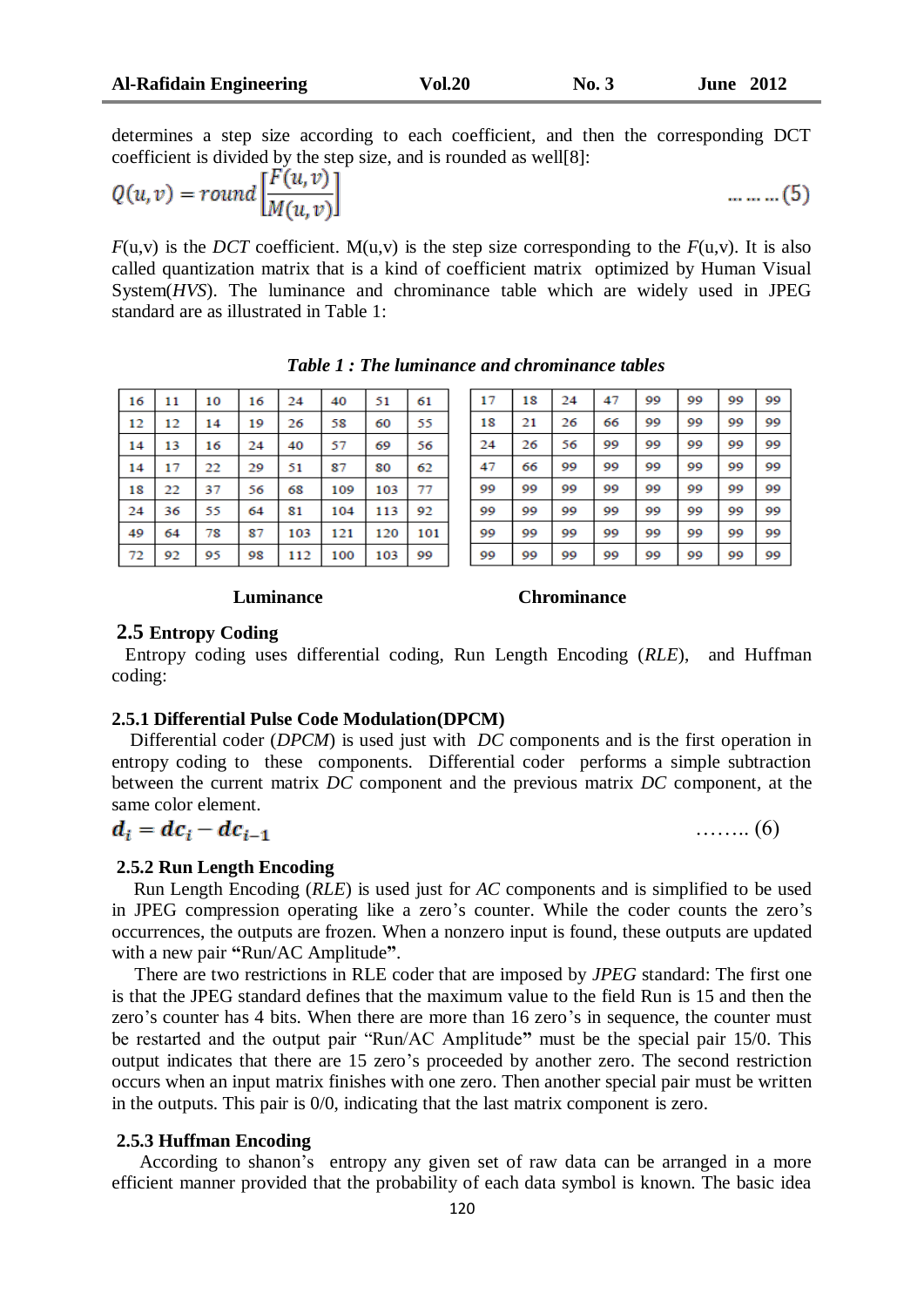in Huffman algorithm is to assign a shorter codeword for a more frequent (probability) data and to assign a longer codeword for a less frequent data. In color *JPEG* procedure , four Huffman tables are utilized[1]: two for the DC and AC luminance components and two for the *DC* and *AC* chrominance components.

# **3. Baseline JPEG Decoder**

 In the Decoder mode, the compressed data stream is applied to the *JPEG* decoder. As compressed bit stream is read , and it passes to Huffman Decoder*,* De-Quantization & *IDCT* , Level Shift and finally Color Converter. The block diagram of the decoder side is shown in Fig. 2.



**Fig.2 Baseline JPEG Decoder**

# **3.1 Huffman Decoder**

 Huffman Decoder fetches the compressed data and sends the decoded samples to Run length decoder which sends data rearrange in two dimension form using zigzag scan of the *AC* coefficients and *DPCM* to *DC* term.

### **3.2 Two**-**Dimensional Inverse discrete Cosine Transform**

 The inverse Scalar Quantization is implemented on the data stream using multiplication and rounding operation. The quantize data is sent to Two Dimensional Discrete Cosine Transform unit. The Two Dimensional Discrete Cosine Transform block (*2D-IDCT*) of a block of N X N is defined by:-

$$
f (m,n) = \left(\frac{2}{\sqrt{MN}}\right) \sum_{u=0}^{M-1} \sum_{v=0}^{N-1} C(u) C(v) F(u,v) \cos\left(\frac{(2m+1)u\pi}{2N}\right) \cos\left(\frac{(2n+1)v\pi}{2M}\right)
$$

Where 
$$
C(0)=2^{-1/2}
$$
 ;  $C(k)=1$  for  $k=1,2, \ldots, N-1$ . (7)

#### **3.3 Decoder Level Shift:**

 This block level shifts the reconstructed samples output from the row *IDCT* block by 128 and writes the data to *Y, Cb* and *Cr* components, depending on the Input image format. The input to this block is 8-bit data. Each input sample is added by 128. This block converts the values from signed value to unsigned value.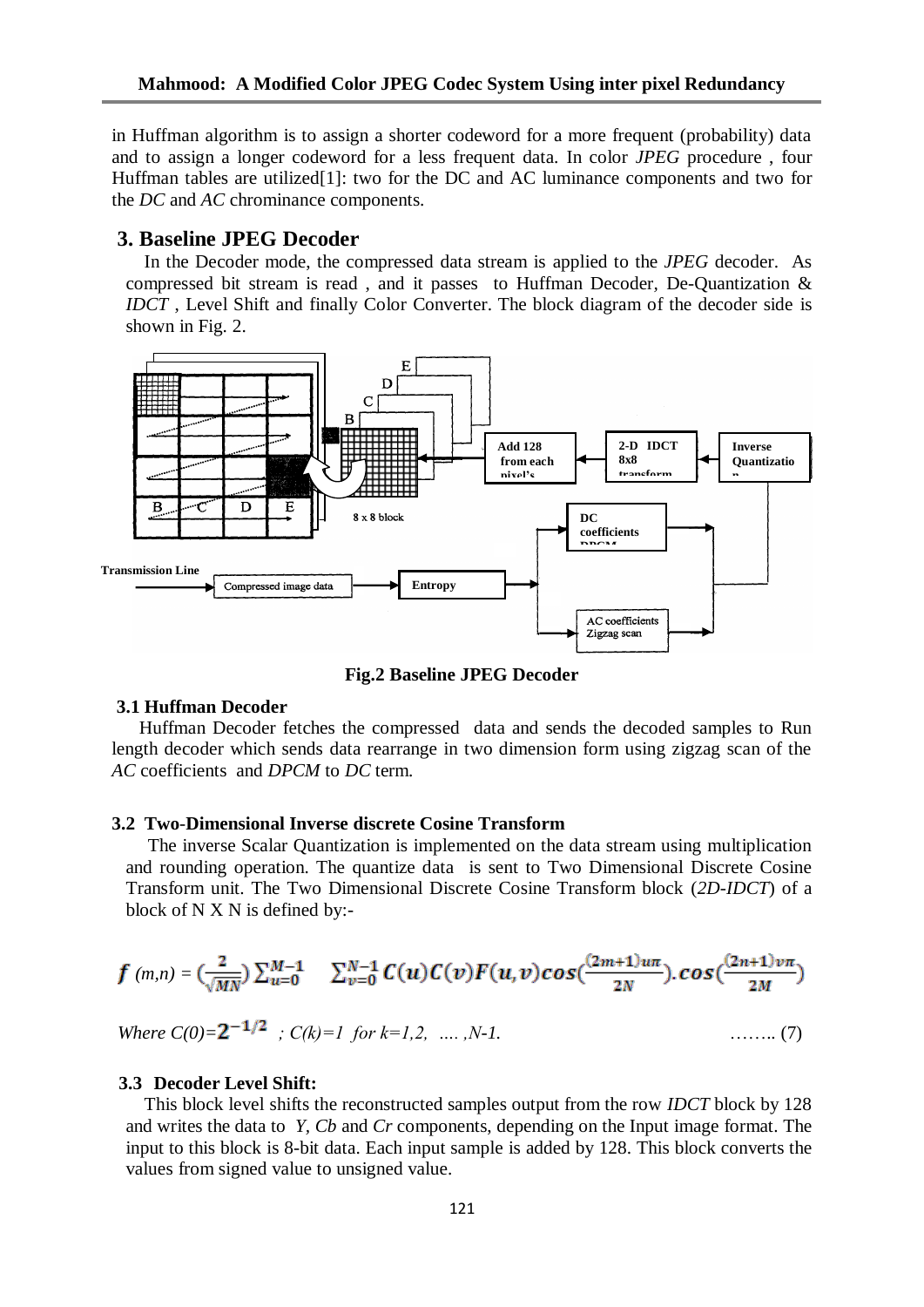# **3.4 YCbCr Space to RBG Space:**

 The last procedure in the *JPEG* decoder is a color converter , the *YCrCb* color space is converted to the *RGB* color space using the following equation:

| $R = 1.164Y + 1.596Cr - 222.912$           | $\ldots \ldots \ldots$ (8) |
|--------------------------------------------|----------------------------|
| $G = 1.164Y - 0.813Cr - 0.392Cb + 135.616$ | $\ldots \ldots \ldots (9)$ |
| $B = 1.164$ Y + 2.017Cb - 276.8            | $\ldots \ldots (10)$       |

# **4 The proposed Modified JPEG(MJPEG) CODER**

 It can be realized as similar in large parts of the images and this property of similarity can be taken into account in the compression process. In the color images representing the three two-dimensional matrices a large number of adjacent pixels within the block in each matrix have equal values. No doubt , taking into account the increase in the clusters that contain similar pixels will reduce the many complex calculation in *CODEC* process which reduce the processing time in addition to increase the compression ratio, which is the main goal of the algorithm.

# **4.1 The Proposed MJPEG Encoder**

 A look at many of images (Fig. 3 as example) confirms the existence of many blocks of the same information into each color frame. That the reduction of these blocks will lead to improving the process of pressing. The proposed algorithm reads image data and then performs color conversion process , three matrices result *YCbCr*, but the most important human visual is the luminance matrix. Then, two threshold values are chosen; one is of the luminance matrix while the second one for chrominance color matrix as two threshold colors have been tested in practice. These values are examined for more than one type of images using matlab7.6 program and better result are obtained for *PSNR*. The *PSNR* value will be reduced by increasing threshold values where the amount of removed information is increased . In the next step is to verify the existence of blocks of similar pixels content for a comparison between the first pixels located in the left corner with 63 pixel within the block. The case of the existence of these blocks will be addressed in the following manner as shown in flow chart (Fig.4):

- 1. Using the *DCT*(0,0) formula to calculate the pocket fully, the most important element is only the first element within the matrix 8 \* 8 elements leaving all other *AC* components.
- 2. Quantizing will be done without reference to their own tables because It will be limited to one item only(DC component), since will divide the DC component on 16 for Luminance and 17 for Chrominance as in Table 1.
- 3. Zigzag Scan will be canceled.
- 4. Calculating the *RLE* value of *DC* term only and write the End of Block instead to complete 64 elements in other blocks.
- 5. Using *DC* Huffman tables and dispensing with the AC Huffman tables, since only *DC* term is left, and no need for Huffman tables because there is no AC component.
- 6. The Threshold value that was chosen in practical work is equal to  $(THY=10)$  for luminance matrix and (THC=15) for chrominance matrices for all images by experimental PSNR test.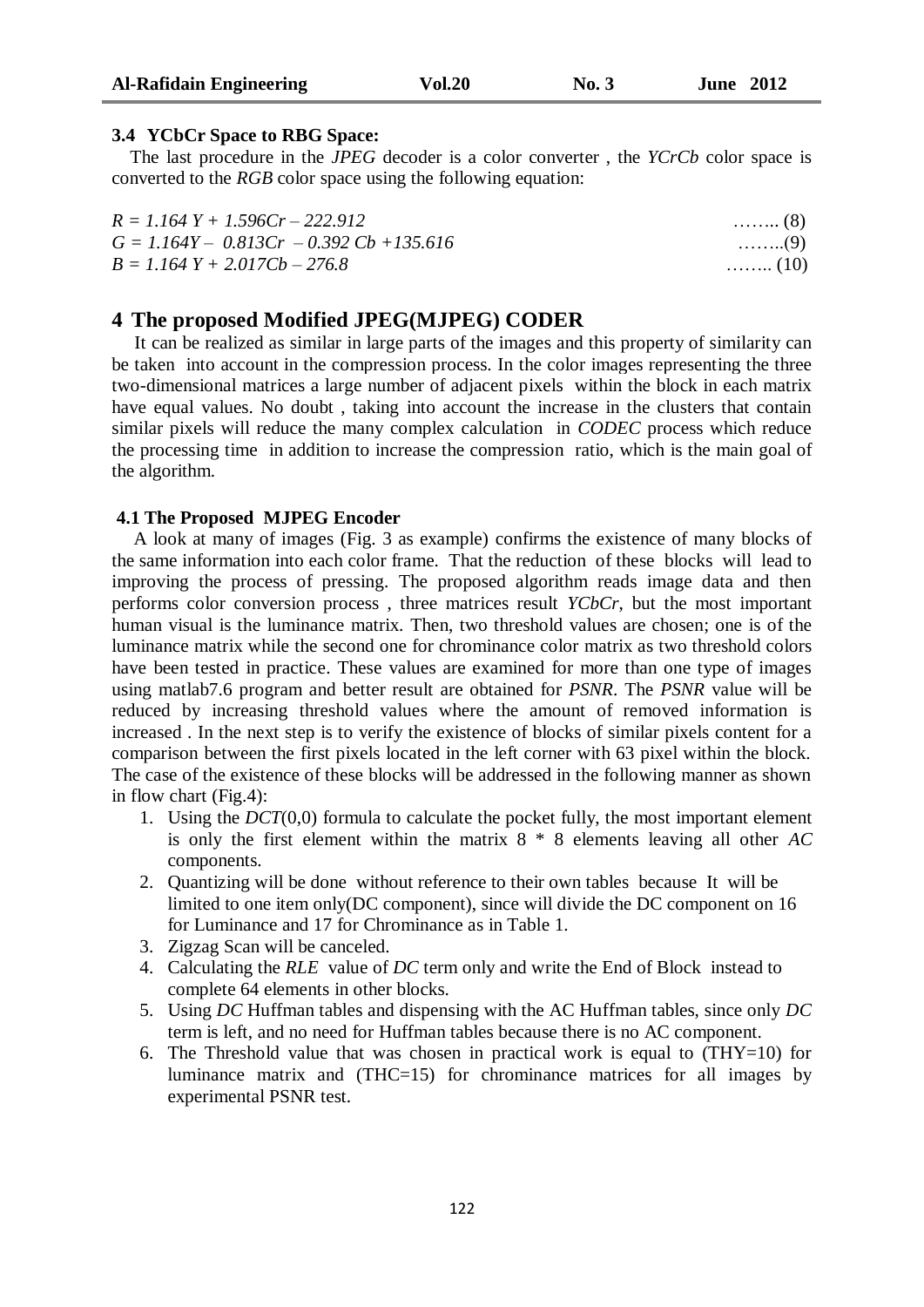

**Fig. 3: same pixels content of many blocks in the pepper image**



**Fig. 4: Flow chart of MJPEG Compression**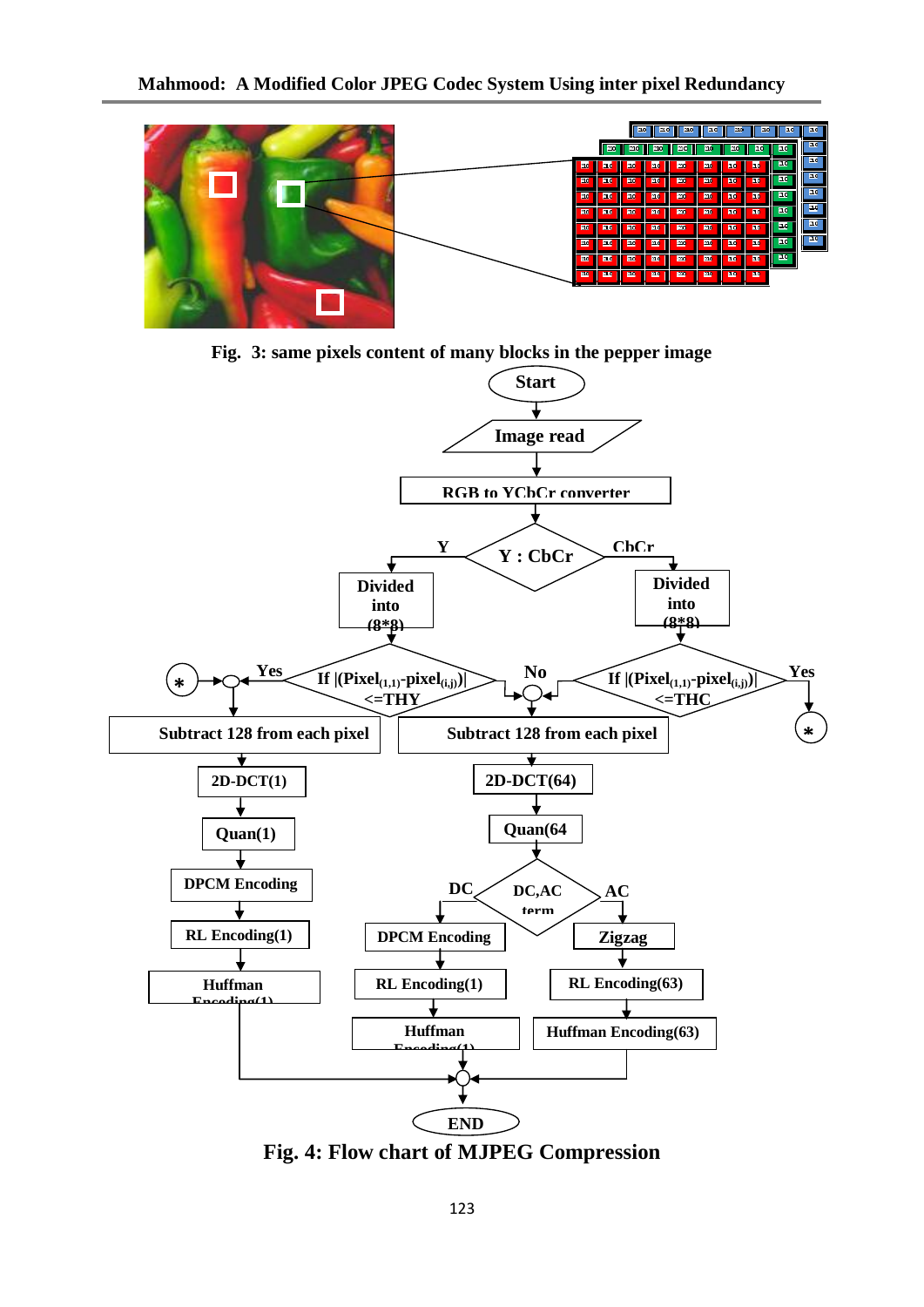#### **4.2 The Proposed MJPEG Decoder**

 The Modified decoding steps which are the same as the standard inverse procedure except they apply on one element instead of (8x8) term, this especial is in similar content blocks. Added Hanli Wang and Sam Kwong suggest which improving the decoder side in Inverse Quantization stage based on estimate the Laplacian parameter[9],this will improve *PSNR* for reconstructed image through the theoretical analysis for Inverse quantization in the *JPEG* decoder, where the reconstructed *DCT* coefficient  $\hat{C}$  (u, v) is obtained using inverse quantization by

$$
\hat{C}(u,v) = L(u,v)x Q(u,v) \tag{11}
$$

Where

Ĉ (u, v) is reconstructed DCT coefficient  $L(u, v)$  is the quantized DCT coefficient  $Q(u, v)$  is the quantization bin width for the DCT coefficient  $\hat{C}(u, v)$ .

 Compared with the conventional reconstruction method given in equation(11), the optimum reconstructed coefficient  $C(u, v)$  given in (12) is equal to the bin center, L x Q, plus the adjustment term  $\Delta$ 

$$
C(u,v) = \hat{C}(u,v) + \Delta \tag{12}
$$

Where

 $\lambda = \frac{Sgr}{2(N-1)/\sum_{k=1}^{N} C_k} \frac{(1+e^{\lambda}(\lambda Q))\lambda}{2(k-1)/\sum_{k=1}^{N} C_k}$  ....(13) ....(13) …. (14)  $\lambda$  is the Laplacian parameter.

# **5 .Results and Analysis**

 The simulation results confirm the presence of similar adjacent pixels in the numerous blocks as tabulated in Table 2; in the house image as shown in Fig.5 ,more than half of blocks have the similarity property. the block consider similar if the differences in it's pixel values do not exceed the threshold value chosen, the (threshold value  $=10$ ) i:e., mean the maximum difference allowed in pixel value is equal to 10. The modified JPEG algorithm treats these blocks by very easy and simple way; it processes as single *DC* element which decreases many complex operations i:e., greater than half of the blocks of house picture . The omitted operations in each similar window are more than 87% of total operation for *JPEG CODEC* as illustrated in Fig.6. In addition many complex calculations can be avoided; multiplication and addition in *AC* term , rearrangement of the two dimensional data to be one dimension by a zigzag scan which means access to memory or look-up tables that saves the quantization matrix element and Huffman code for *AC* terms. The histogram in Fig. 7 verifies the changes in MJPEG operations compared with *JPEG*.

 Processing time ratio of *MJPEG* to *JPEG* found by dividing the time required for *MJPEG CODEC* to the time required for *JPEG CODEC*, its all values of such ratio are less than 1 as shown in Table 2, which mean that the time required for *MJPEG CODEC* is less than that for *JPEG CODEC*.

 As mentioned above, the Modified *CODEC* has improved the quality of reconstructed picture (shown in Fig. 5) by increasing the value of *PSNR* after the enhancement of the inverse quantization stage in *MJPEG* Decoder and has increased the compression ratio as in Table 2, while high reduction in the processing time are achieved. The processing time is calculated by using eti me matlab function.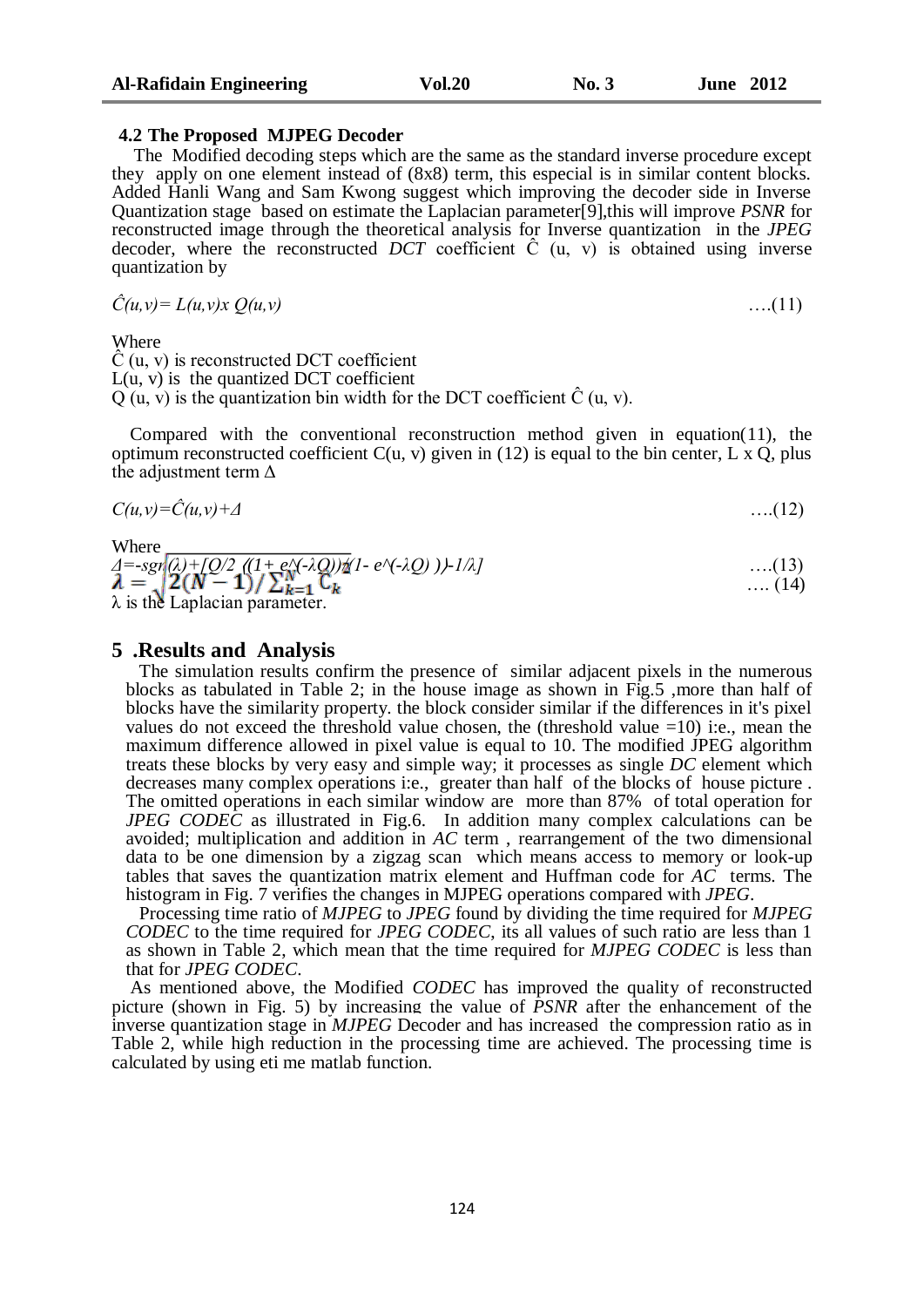| Time Ratio<br>Processing<br><b>SB/TB</b>         | 0.37                  | 0.36           | 0.34        | 0.33            | 0.57        |          |
|--------------------------------------------------|-----------------------|----------------|-------------|-----------------|-------------|----------|
| Ratio                                            |                       | 0.59           | 0.63        | 0.64            | 0.71        | 0.35     |
| No. of<br>Similar                                | <b>Blocks</b><br>(SB) | 1806           | 745         | 7848            | 15297       | 4349     |
| <b>MJPEG CODEC</b>                               | PSNR<br>(dB)          | 32.622         | 37.8082     | 36.124          | 34.6497     | 28.6366  |
|                                                  | Compression<br>ratio  | 32.575         | 26.023      | 43.938          | 34.334      | 22.566   |
| <b>JPEG CODEC</b>                                | PSNR<br>(dB)          | 31.8306        | 37.357      | 35.2293         | 33.3587     | 28.5866  |
|                                                  | Compression<br>Ratio  | 30.655         | 24.233      | 37.733          | 31.262      | 22.309   |
| No. of<br><b>Blocks</b><br>Total<br>$\mathbf{B}$ |                       | $\overline{2}$ | 88          | 288             | 21384       | 288      |
| <b>Umension</b>                                  | $256*3$               | $176*14*3$     | $512*512*3$ | $787 * 576 * 3$ | $512*512*3$ |          |
| mage                                             |                       | House          | Table       | peppers         | Boat        | Sailboat |

Table 2: Experiment MJPEG CODEC Result

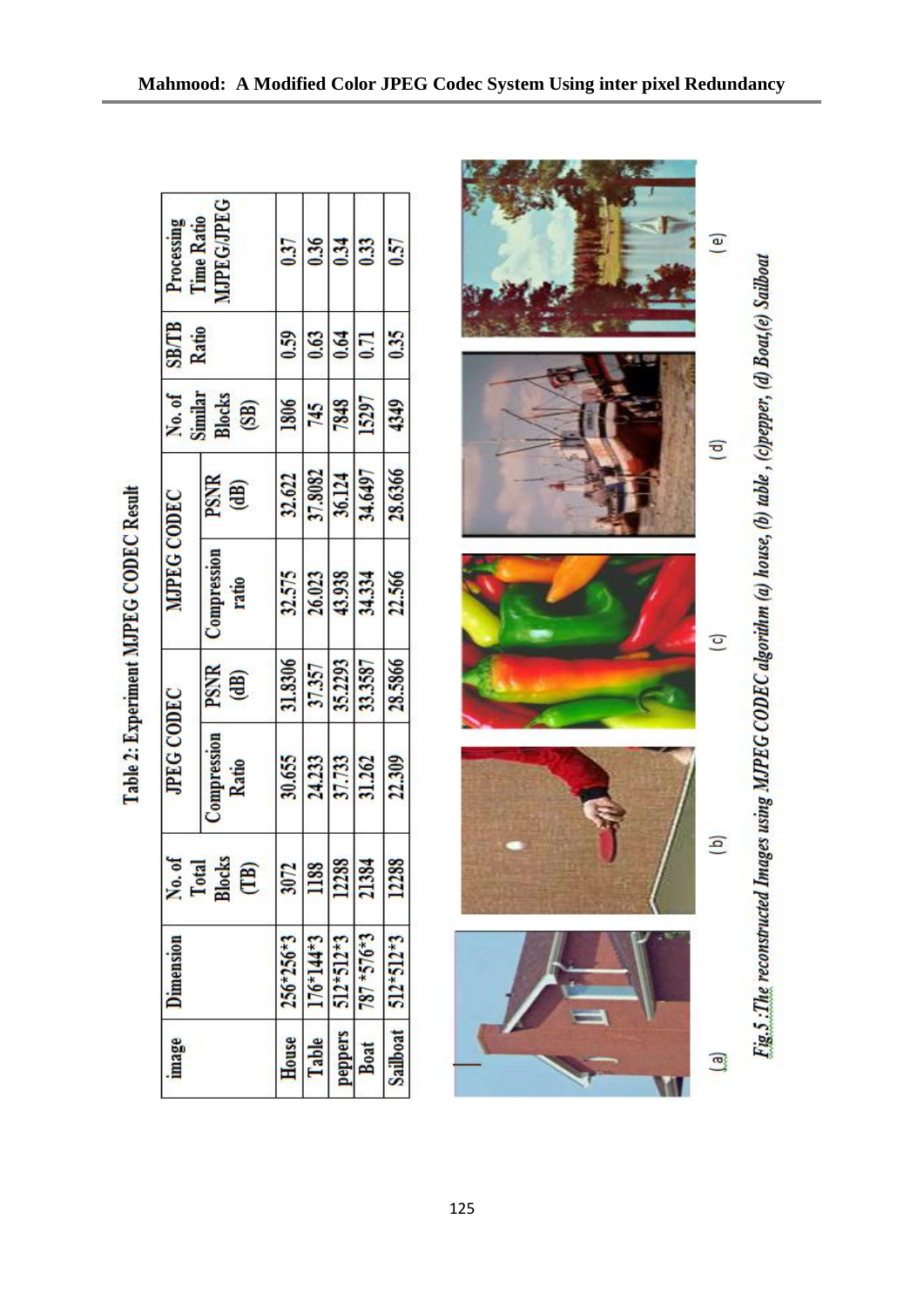

**Fig. 6 Pie charts illustrated percents omitted operation in equality block**



**Fig. 7: Performance of MJPEG scheme compared with JPEG**